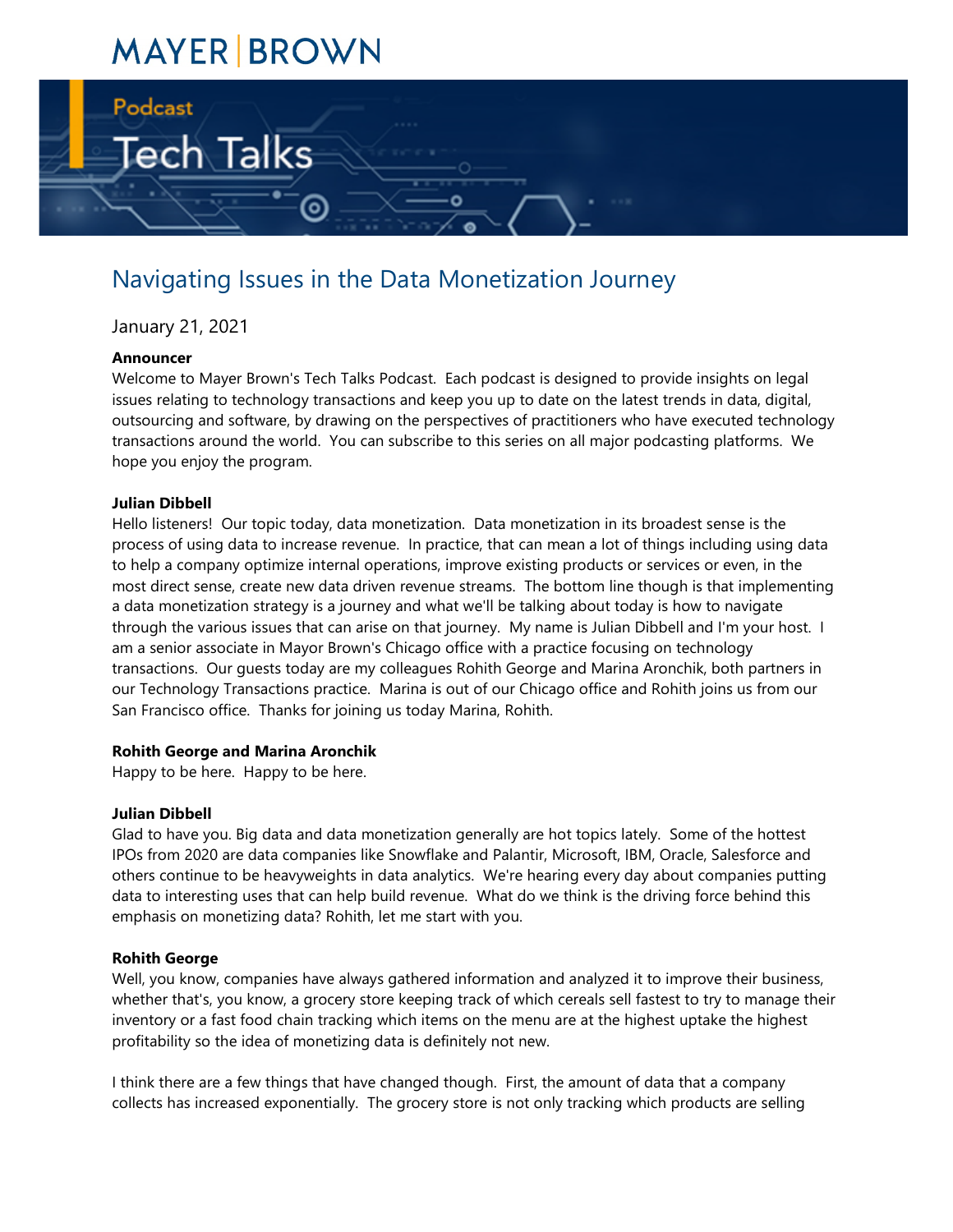fastest but it now has a rewards program that it uses to track which customers are buying which products and what the profile is of those customers , and, then because, you know, most commerce and much commerce is done online or over to your phone the grocery store may know what times of day you browse, it may know which products you look at but don't buy, what you search for on their app, and so on. An exponential increase on the amount of data that's being collected.

The second thing I think that's changed is that is the companies are increasingly interconnected and they have access to not only the data they collect but also the data that other partners collect. So sticking with my examples the fast food chain is not only tracking which items on their menu have the highest uptake but they may be doing online delivery through a delivery aggregator that's willing to provide them some additional data about which items are popular in the region, and at what times. The final thing is that the tools are changing as well. The two tools that are available to aggregate to analyze data they've improved by leaps and bounds where before customer service data was separate from sales data which was separate from manufacturing data, now you're able to aggregate that data and use sophisticated tools to analyze it to generate insights. It could be, for example, that customers that buy a particular product they keep coming back for customer service about a particular issue and there could be money being made there by expanding your product offerings to address that issue. So, I think those three things across industries. I ended up using some very basic examples but this is true across all industries, banking, insurance, pharma, healthcare, across all industries companies have access to more data and they have access to better tools to put that data to use. So, I think that's what's driving the kind of the focus, the hotness in the area.

### **Julian Dibbell**

All right. So, summing up, we've got more data, we've got better ways of analyzing the data and just the incentives, than to put all that data to use. so, what kind of uses are we talking about now when we talk about data monetization? You've given some examples but let's break it down a little more closely.

#### **Rohith George**

I tend to categorize it generally into two buckets, internal use and external use. Internal use is analyzing available data in order in order to get a better understanding of your products, get a better understanding of your customers, ultimately to find ways to reduce your costs or increase revenues. Let's say you sell farming equipment. You could install IOT sensors in the equipment in order to continuously monitor its operation and then send that data back to you for analysis Then using that data, you can track when the equipment is starting to show signs of wear and tear, starting to show signs of requiring preventative maintenance, and then you can notify your customer that they need to do x y or z to improve the life of the equipment. That's you know a win-win for everyone. You the company avoid a costly warranty issue with a more minor fix and the customer avoids the hassle of a breakdown. That's an example of using data that you're collecting internally in new ways in order to improve your offerings to reduce your costs. External use, on the other hand, is taking data or insights that are generated from the data and sharing it externally for some economic benefit.

You could be directly licensing the data or insights to a third party, you could be partnering with another company, let's say it's a tech company, to combine your data with their platforms in order to create a new data driven business. Different companies have different data strategies. Some are focused at this stage entirely on leveraging data and proving how they use it for their internal use and others have discovered potential for new lines of business, for using the data externally.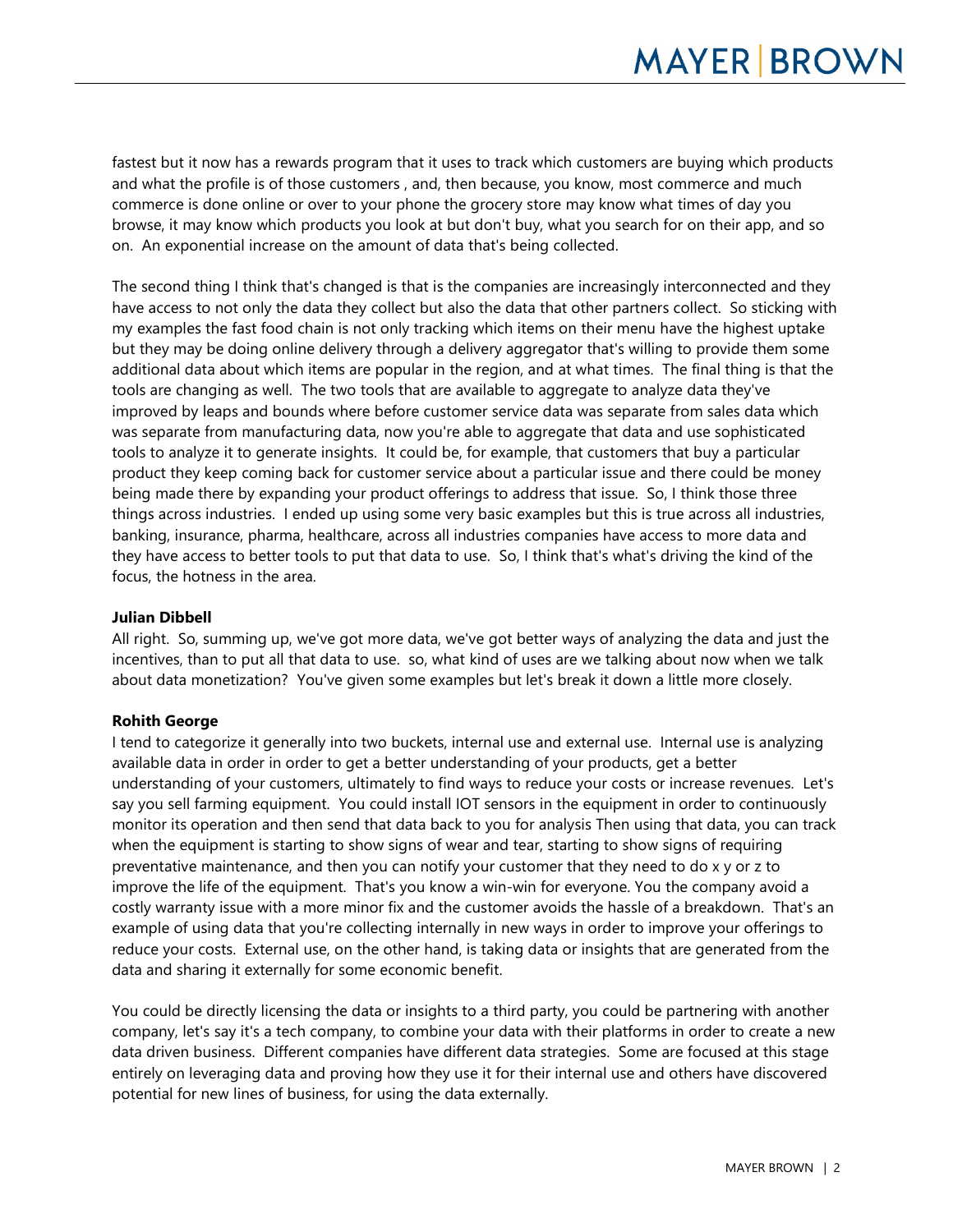#### **Marina Aronchik**

Julian, if I may, to add a little bit more color to this, what we typically see is that a company that's in early stages of digitalization tends to be more focused on internal use cases that Rohan was just describing. And, then, as that same company advances in a digital digitalization journey, these data related initiatives really tend to move to the external or revenue producing category. I think it's also important to mention that these external use cases typically do not involve the licensing of raw data even if it's cleanse data. We've seen that in some instances and in my experience that really related to cases where a company was unable to gather the raw data and then that same company might be partnering with another company to help it gather the data. But, again, that's pretty limited, that's not the common scenario. I think the more common scenario when we're talking about external use cases is really turning data inside into a product, or, even more likely, and the sense to drive more revenue, it's continuous access to insights through some sort of a platform and then that offering becomes a new product or a new service. Now these relatively complex collaborations are platform related deals where a company has a mass significant amount of data and that company is now partnering with a tongue company. That really seems to be the new frontier and I think an interesting aspect on that is that part of it is the result of technology companies moving into new spaces. So, for example, we might see what was previously a tech company start to dabble in what was previously a pharmaceutical space, they're pretty high barriers to entry and so, by that same tech company now partnering with a pharmaceutical company, together they able to create a new product or a new service that Rohith was describing, that really neither company could do on its own because the pharmaceutical company might lag the technological know-how and the technology company probably has tried and failed to enter a new regulated market.

#### **Julian Dibbell**

All right, so lots of potential kinds of uses and innovations in this space. Let's say you're a company that is sitting on a trove of data that has been collecting for a while but hasn't really taken the first steps on this journey towards really maximizing the value. It could be data about their customers, about their products. How can they go about turning that data into economic value in some of the ways that you're talking about?

#### **Marina Aronchik**

Well, of course as a tech transaction lawyer, when you mention a company collecting data whether it's about the use of products or its own customers, I want to start delving into the various legal issues that arise when you start to consider those scenarios. But let's first talk about the business perspective or the data scientist perspective of what the journey looks like. So in order to apply data analytics to data and to generate these valuable insights data first has to be made accessible and probably structured. So, described earlier, in many organizations data sets in separate silos so a manufacturing company would have finance and accounting information on one system it's maybe an ERP system and then invoices are stored somewhere else that might be in the ERP system, they might be in emails, they might be in a different independent system. And, then there's R and D data for a particular division that might be somewhere in the cloud let's say with Amazon. And then on top of it you've got manufacturing equipment with lots of sensors now because of course manufacturing is heavily dependent on sensors to increase reliability and those sensors are now generating high volumes of data on system performance. And then, probably, the M and A group at the company has separately licensed data from SNP and private company deals. So, you look at all of this data and some of it is structured and by that I mean that it's organized in tables in a systematic way, but a lot of that data is what data scientists would call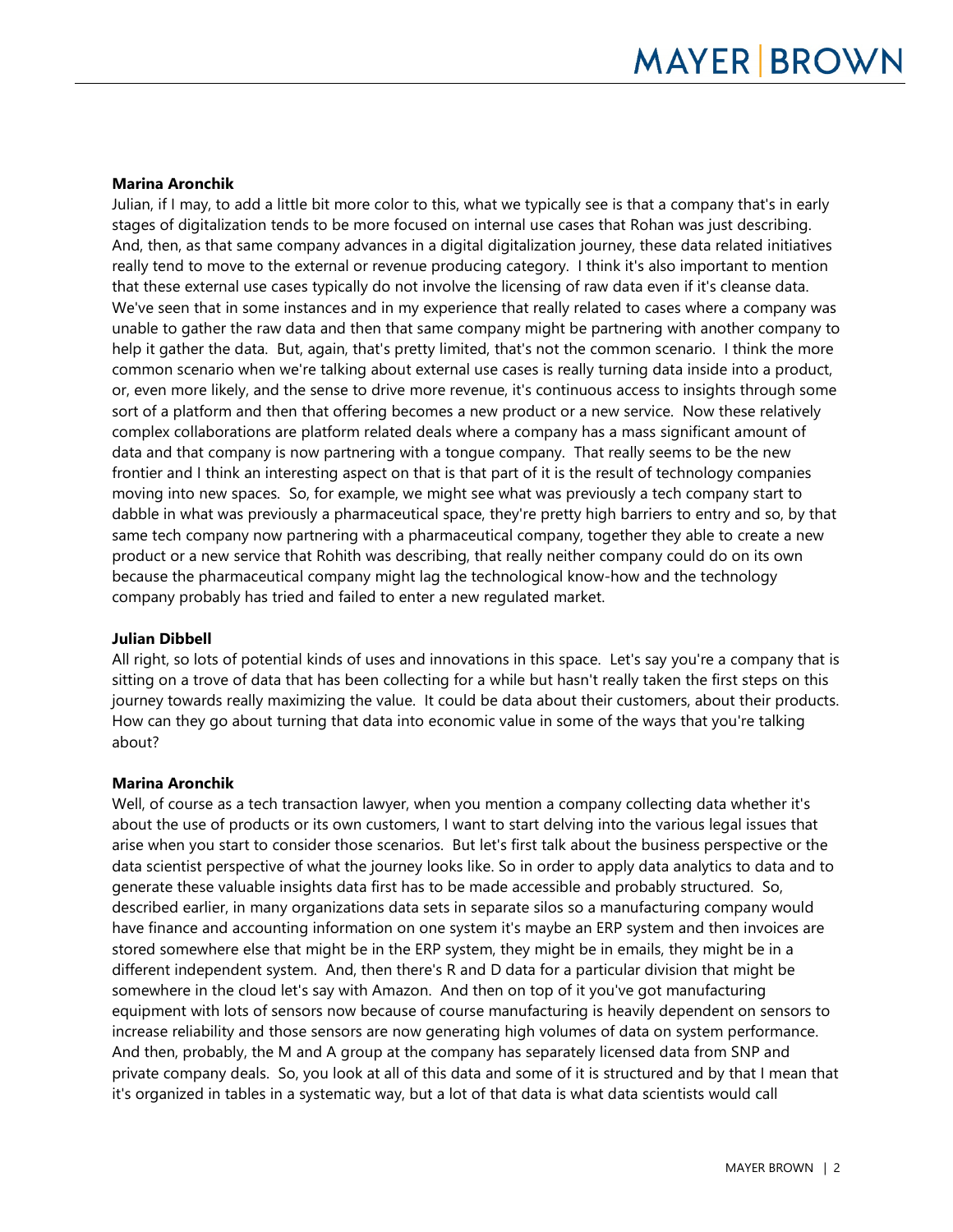unstructured. So, if you think of emails, there's not a particular way in which you organize content in the emails. And that's true for things like invoices as well and when you look at all this data collectively it comes in all shapes and sizes and it's structured, semi-structured, whichever label you want to attach to it. So now what we're talking about is in order to analyze the data you need to be able to access all of these different silos and you do need a way to search or analyze that data.

How can you do that? About a decade ago this probably would have meant that you got to take all of this data and put in the same place and organize it in exactly the same way. The reason that we're talking about the types of initiatives and data monetization opportunities that exist today is because new technology allows you to do this through what's called a data lake where you can skip the step of organizing all this data in one place which, of course, is impossible because people keep writing emails right and generating invoices and you can really combine data from all these different data sources. You don't need to make it all structured in the same way but collectively you're able to create a consolidated, single source of truth and then make the data available for all sorts of data analytics and various users. Those users might be internal or later in the monetization journey they may be external.

#### **Julian Dibbell**

It sounds like there's a lot of prep work to even get to a state where you can meaningfully use the data you have. Do companies typically build these capabilities in-house or do they go to third parties to help them with this?

#### **Marina Aronchik**

It's almost universally third parties. Theoretically a company could develop it on its own but time is precious and typically companies don't have time and they don't have the resources and there's really no need to invest in the types of resources that it would take to build your own infrastructure for data lake and to build your own data analytics tool. So typically we see a lot of these collaboration deals or just services agreements with cloud providers without servicers managed service providers. Companies that provide data lake related services to put all of this in place.

# **Rohith George**

I'd agree with that. Occasionally a company is already a data company and has been developing these tools in-house for a while. For example, a company that you don't usually think of as a data company as an insurance company. Their whole business is analyzing data and assessing risk and so some of them have developed sophisticated tools to aggregate and analyze new data. But, we're just right for the most part. We see companies going to the experts. They go to the service providers, the software providers, tool providers that do this as their core business, that's dedicated and they have the real brain trust necessary do this in the most sophisticated manner possible.

#### **Julian Dibbell**

Got it. Okay. So let's say you've built all the infrastructure necessary to put your data to use and we've been talking so far about all the interesting value that can now be generated out of that data but we're all lawyers here so let's talk a bit about risks. What are some of the key risks to watch out for in this area?

# **Rohith George**

I'll start. So there are the usual risks around data security, data privacy cross-border transfer. Companies are used to dealing with those risks around data, they understand them well. However when you start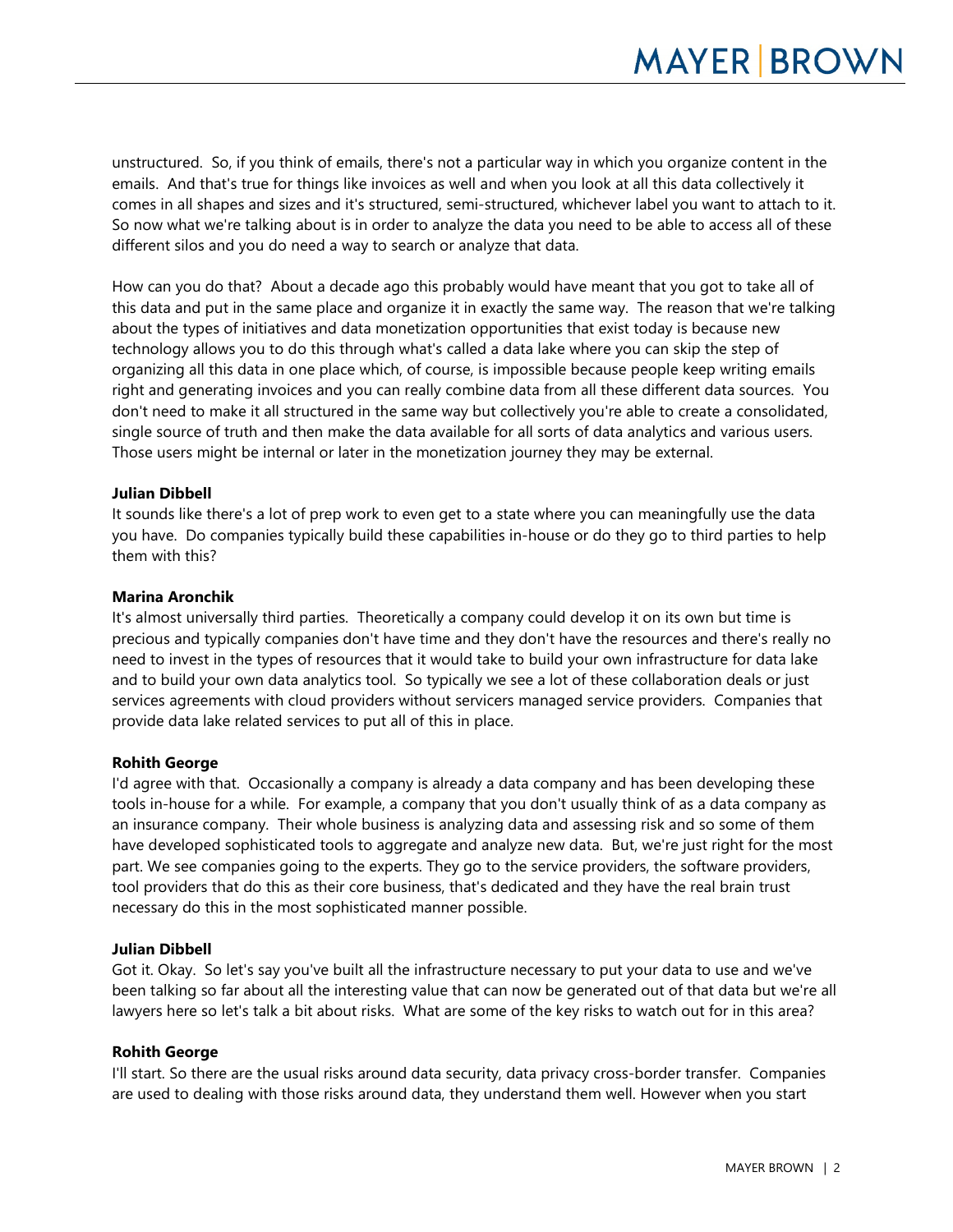aggregating data analyzing it you start trying to generate value out of it in this new manner there's a need to evaluate how those activities might impact some of these traditional data related legal risks. For example, data security risk changes or expands and you start copying data from their primary databases to secondary databases or data lakes, the primary database may have been in your own secure data center that you had complete control over and the data lake may be in a third-party provided cloud that you have less control over. Generally speaking data being in more than one place effectively increases your threat surface so that's a different risk than what you had previously. it doesn't mean it's not it's insurmountable but it's just something to take into account.

Similarly, data privacy laws, cross-border data transfer laws, even export control laws all need to be looked at closely when using third-party cloud providers for data when they'll be kind of transferred to from you and an external third party of data. Those are all traditional risks but I think it's a matter assessing how they may change with the new activities that you're undertaking.

#### **Marina Aronchik**

I'm really glad you brought up cloud solutions. I think those are critical to the data monetization journey. Earlier, Julian, we were talking about the various third party including cloud providers that a company will engage to help it create and manage the data lake and to apply data analytics and drive the data insights that in turn drive revenue. I think a key issue to consider when dealing with these relationships and these arrangements is the treatment of data, the rights to data and the ownership to data. A lot of times when this issue comes up there is a propensity to try to use IP laws to protect data and to rely on IP laws to preserve and allocate those rates. It's important to keep in mind that intellectual property laws for a number of different reasons really provide meager protections with respect to data. It's typically not protected by copyright at least in the US. Trade secret protections tend to be very narrow. Now there are some exceptions to that under US law but in general you really cannot rely on protection of data and data rights. Particularly ownership provides some derived data under IP therefore strong contractual rights are really critical to allocating rights and preserving rights to data. Recall earlier, we said the data is becoming critical and it's becoming a competitive advantage to many companies so in order to execute on that properly, it's important to preserve the rights to data as you're dealing with these various third parties. A lot of agreements with the with the third parties might expressly address data and data rights and those are a little more easier to address. I think it's also important to keep in mind that many agreements may contain what I'd call self-out licenses. For example, an agreement might say that a provider may use the company's data so the customer data to improve services or for other business purposes. Recall earlier we talked about tech companies trying to enter new lines of business. So a decade ago when you were talking about a provision like that everyone more or less understood that, yes, the data might be used to improve managed services. But today, we're seeing a lot of companies enter new non-traditional spaces and you're seeing industries sort of converge. I think Rohith has talked about that. So when you have something as broad as using data to improve services, does that mean the service is provided customer does mean launching new businesses that might compete with the same digital business that the customer is looking to enter into? That's important to address and surprisingly or perhaps not surprisingly, it's not always that once you raise the issue the clarification is immediately added because, in fact, it might be that a particular provider that you're dealing with is looking to use that data to launch a new business so that becomes an important business issue. It's also, these sell-out licenses might also look like an agreement where a customer has to provide data that they have regarding x y and z and so that might be another way that the provider is getting valuable data out of a seemingly unrelated arrangement. Of course, if the contract is silent with respect to data on the rights, that's less than ideal as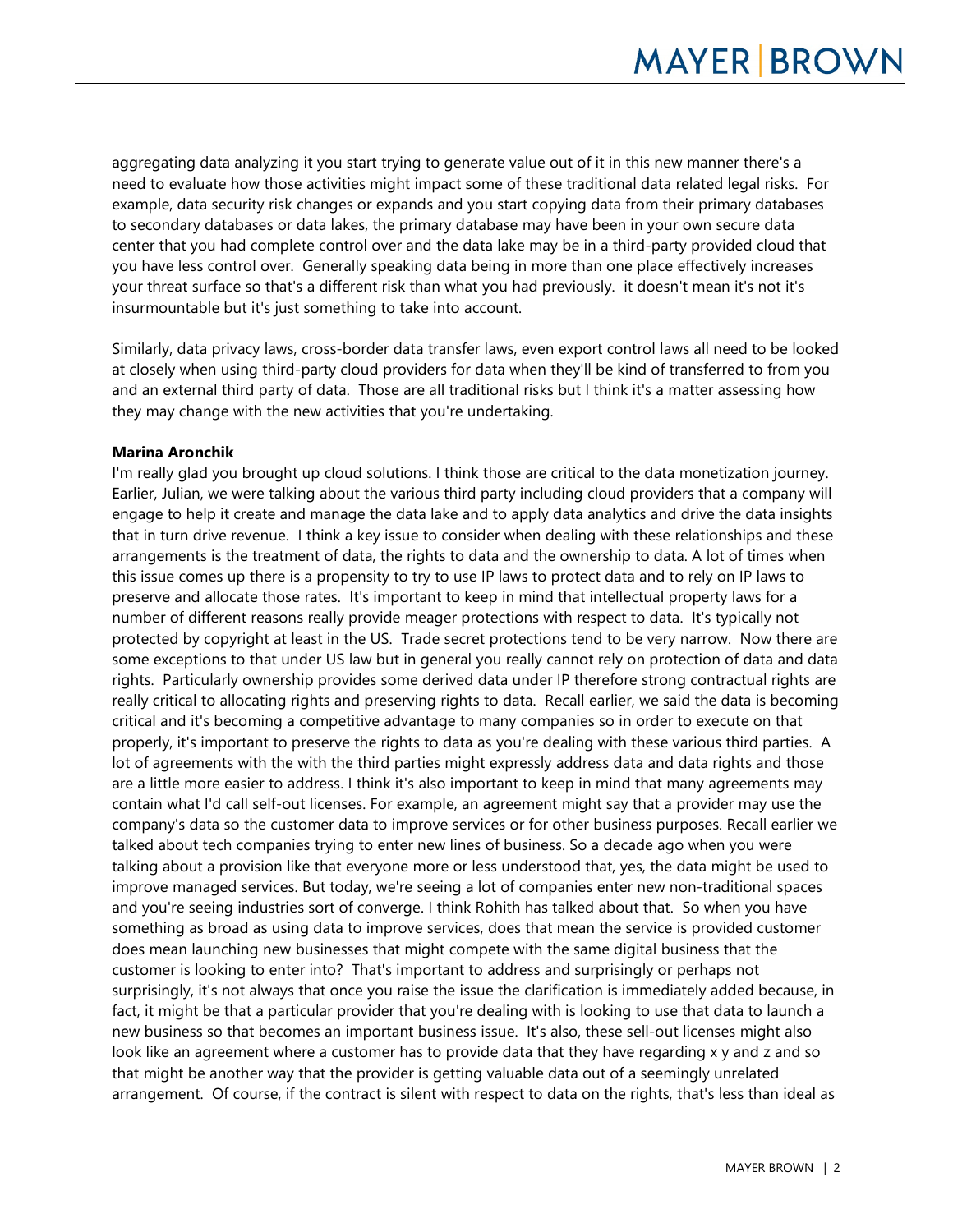well because possession is nine tenths of the law and once the provider gets access to the data there's nothing in the contract saying they cannot use data in a certain way. So it's important to think through all of these provisions now that the value and the use of data is really changing.

#### **Julian Dibbell**

What about the concept of open data which is somewhat related to these ownership concerns?

#### **Marina Aronchik**

I'm really glad you asked that question Julian. Open data is interesting because it's really the polar opposite of trying to protect your data. If you think back to software, it's the concept of proprietary software versus open source and here it's really a similar idea. We're seeing these ideas gain more momentum in agriculture industry and in the pharmaceutical industry. That has been in the news more recently, but I think it's important to note that even though there are these ideas of open data out there, the data and data thoughts that would be captured potentially by these open data initiatives are still very limited and then it becomes important to specifically address data sets that are subject to open data initiative but it would not mean that, for example, a pharmaceutical company is making all of its data subject to the open data initiative.

#### **Julian Dibbell**

So another concern that I've seen in some of the deals I've worked on is what are the sources from which you are obtaining your data? Rohith is that something you've seen as well?

#### **Rohith George**

Yes. I think that the issue is obviously companies obtain data, you know, I think we were talking about earlier, pursuant to many different contracts, from many different sources not just the data that it collects directly. There is the data that it gets from end customers themselves under terms of use or terms of service but there's also data from contracts with data aggregators or data resellers or licensors. There's the data they collect from supply agreements where the data kind of comes with the product that was bought. There's data from strategic alliance agreements or joint ventures and a host of other agreements. The issue is that data scientists are trained to find data and use it. They're not trained necessarily to find data licenses and comply with data licenses. So compliance is not easy to comply with the applicable license terms under which you obtain data. Each actual item of license data has to stay continuously linked to its source into the specific terms under which it was obtained and, you know, unfortunately, this is often not tracked at all or it's lost when data flows into a database or it flows from one database to another. The danger of course is that you wake up at some point to find that the data is in a general database being used in ways and for purposes that were not contemplated by the original license under which you obtain that data.

#### **Marina Aronchik**

I think these use cases raise some interesting issues with respect to interpretation of language that previously would have been viewed as non-controversial. For example, licensing data for internal use only. What does that really mean when a company is now creating a use case for data or perhaps insight from that data right so derived data is used in connection with a data modernization initiative? I think when we're thinking about external use cases and I should clarify, Rohith let me know if you disagree with this, but I think all of the concerns that you just described they really apply for both internal and what we're calling external use cases. Certainly when you're dealing with an internal use case the risk profile is a bit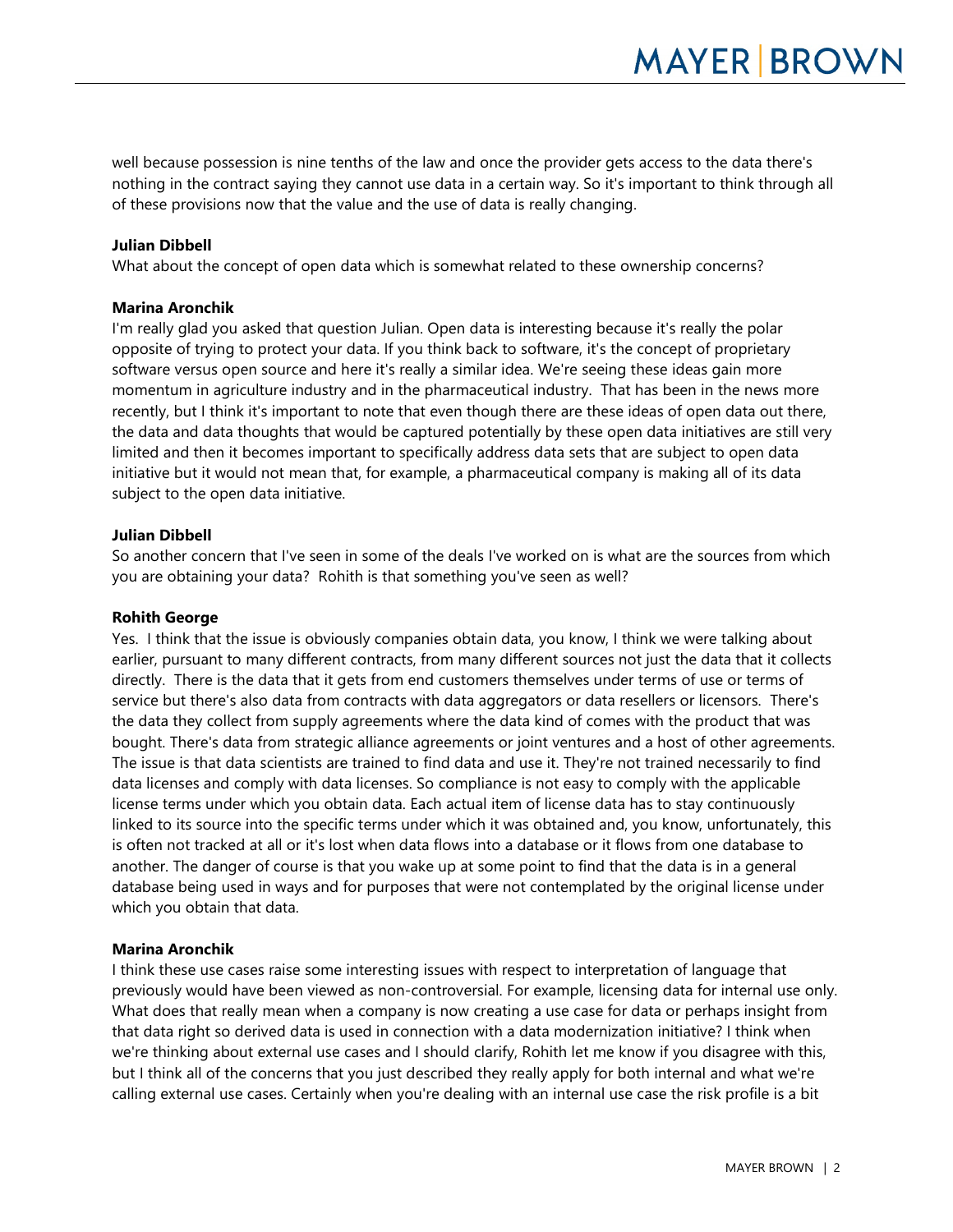lower and post maybe less concerned with tracking up all of the various licenses attached to data sources but the further along you move into the external use case the more of a risk that becomes because now you're making promises and commitments and risking incurring pretty significant liability in connection with breaches or failure to comply with these obligations under the third party licenses. I think when we're thinking about external use cases it's also important to consider a different or changing regulatory landscape. Are there any laws that might prohibit the intended data license? So, for example, there's some state laws that prohibit telecommunications carriers from reselling internet search activity and there might be other laws like that that might prohibit a company from entering this new business, at least without addressing those regulatory concerns. There's also an issue of does this external use case and a new product or a new service that a company is offering, does that make the company subject to new laws with which you didn't have to comply previously, such as the fair credit reporting act, for example, And as I mentioned earlier the further you move in the in the food shade of your youth use cases the further along you are with external use cases the more difficult it might make for you to comply with the contracts that govern original data sources. So, for example, you might have made a commitment to a third party to destroy its data under certain circumstances. You now need to slow down that obligation and probably related obligation to customers or partners to whom you're providing data otherwise you may not be able to comply with that underlying obligation. This really raises the question of can you manage a data business and I think it's important for companies to recognize that these use cases and initiatives so we're talking about really our new business and it requires new controls to be put in place or these new activities ranging from auditing to verifying compliance.

# **Julian Dibbell**

Okay. Well I asked you to describe some risks and you've definitely delivered a lot of risks potentially involved here but obviously there are ways to address these risks or nobody would be doing this, right, so what recommendations, Marina and Rohith, would you make for a lawyer working in this area and looking to protect their company from some of these risks?

# **Marina Aronchik**

Maybe I can get us started here. I think the first and critical component to this is making sure that lawyers are part of the data strategy team. A lot of the risks that we were just discussing here can be addressed, they may not be addressed fully but if you follow the 80/20 rule you're able to make a lot of progress with addressing all these risks or at least the more critical, the more material risks. The issue is that what lawyers might advise a company to do is probably very different and maybe the opposite of what the data strategy team might be inclined to do on its own. For example, data scientists might prefer to create one data lake that creates the single source of truth we were talking about earlier in order to make it easier to use data. Well for regulatory reasons, you might need to create a couple of different data lakes or manage the single data lake properly including the permission so that it's not anyone in the company that's able to access their data but its particular sets of users. I think that as companies move along the data monetization journey all of the companies will come to this realization that it's really important to manage the data sets and the idea that you can have a single source of truth with everyone able to access all of the data. It's probably not the ideal, probably not the ideal solution from the compliance and risk perspective but it's important to think through these cases ahead of time to the extent that you can predict them. And I think that lawyers can really help data scientists find the optimal solution to pursuing the business strategy while mitigating and accounting for risks given the reasonably foreseeable use cases. Another thing that I think lawyers can do is really update the form templates and agreements to contemplate data modernization initiatives. What we're seeing is that almost every deal that's done now